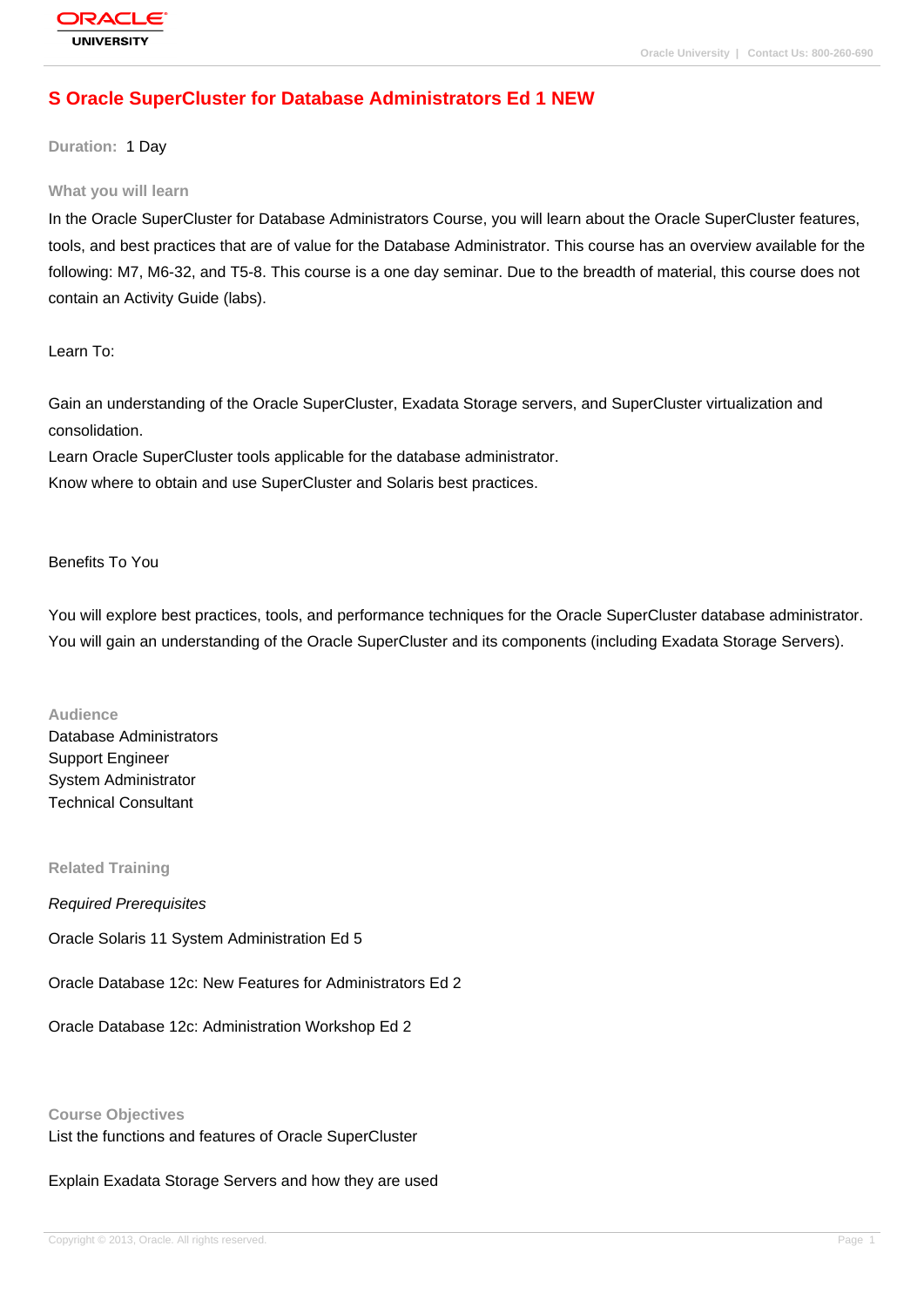Configure Oracle VM Server for SPARC (LDoms) and discuss configuration options

Discuss different methods of consolidation

Discuss Oracle SuperCluster Tools

Know where to obtain and use SuperCluster and Solaris best practices

### **Course Topics**

# **SuperCluster Introduction**

Course Introduction Review Course Outline Distinguish Oracle SuperCluster from Exadata Database Machine or Exalogic List the main components that compose Oracle SuperCluster Describe SuperCluster functions Describe the features of SuperCluster

# **Oracle SuperCluster T5-8 Overview (optional)**

Describe Oracle SuperCluster T5-8

# **Oracle SuperCluster M6-32 Overview (optional)**

Describe Oracle SuperCluster M6-32 Describe SuperCluster M6-32 capacity Explain the services that SuperCluster M6-32 offers

# **Oracle SuperCluster M7 Overview (optional)**

Describe Oracle SuperCluster M7 Describe SuperCluster M7 capacity Explain the services that SuperCluster M7 offers (features and benefits)

# **Exadata Storage Servers**

Identify what Exadata Storage Servers are and what they do List the typical configurations for Exadata Storage Servers Describe ASM and disk groups Understand CellCLI and ExaCLI Describe I/O Resource Manager (IORM), write back flash cache, and indexes Understand performance monitoring and tuning

# **SuperCluster Virtualization and Consolidation**

Describe the different types of virtualization options available on a SuperCluster Differentiate between different types of SuperCluster domains (Application, Database, I/O and Root) Describe the difference between zones and logical domains

# **Oracle SuperCluster Tools**

Describe the SuperCluster-supplied tools and their purposes

# **Best Practices**

Describe the best practices for configuring Database and Application domains Explain SuperCluster maintenance tasks, including patching, backup, disaster recovery (DR), proactive/reactive patching